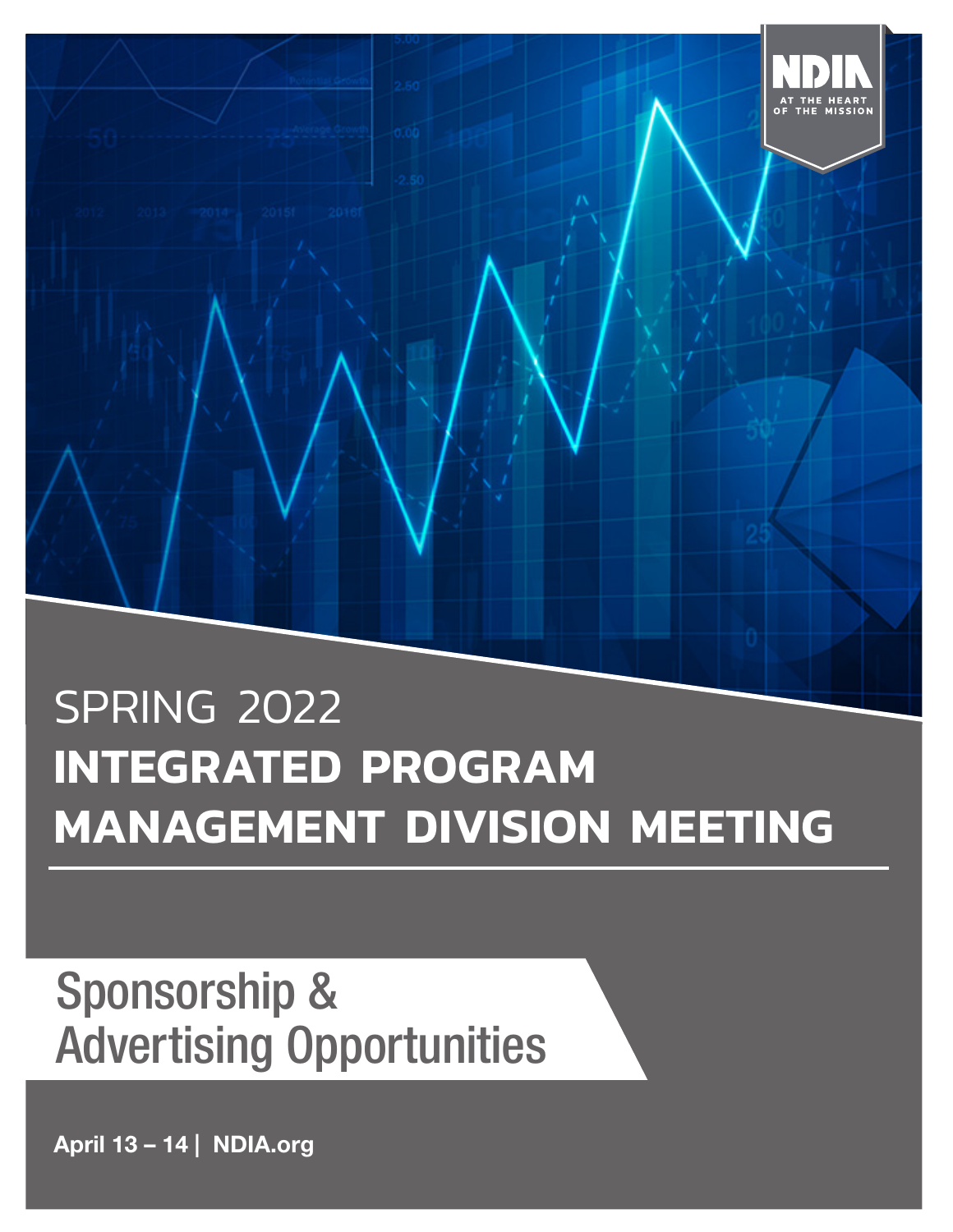## **SPONSORSHIP OPPORTUNITIES**

### **PLATINUM** SOLD!

- Forty-five (45) minute space in event agenda for sponsor presentation
- 30-second sponsor video, if desired
- One (1) full-page color ad in event program (Cover 4)
- Sponsor logo and description (350 words) in event program
- Sponsor logo included in every event eBlast
- Sponsor logo and link on event website
- Sponsor logo on promotional signage at event
- Table for company marketing materials, if desired
- Sponsor logo on presentation slide in General Session
- NDIA podium recognition during opening General Session
- Sponsor ribbon on company badges

### **ELITE** \$10,000 EACH

(Available to two sponsors)

- Two (2) complimentary full conference registrations
- Sponsor logo and link on event website
- Sponsor logo and company description (100 words) in event program
- One (1) half-page color ad included in meeting progam
- Sponsor logo on presentation slide in General Session
- Sponsor logo on promotional signage at event
- Podium recognition by NDIA during opening general session
- Sponsor logo included in one (1) eBlast prior to event
- Sponsor ribbon on company badges

### <u>VIRTUAL SUPPORT SOLD!</u>

- Two (2) complimentary full conference registrations
- Sponsor logo and link on event website
- Sponsor logo and company description (100 words) in event program
- One (1) half-page color ad included in meeting progam
- Sponsor logo on presentation slide in General Session
- Sponsor logo on promotional signage at event
- Podium recognition by NDIA during opening general session
- Sponsor logo included in one (1) eBlast prior to event
- Sponsor ribbon on company badges.

### **NETWORKING LUNCH** \$5,000 EACH

- Two (2) complimentary full conference registrations
- Sponsor logo and link on event website
- Sponsor logo in event program

(Available to two sponsors: Wednesday or Thursday)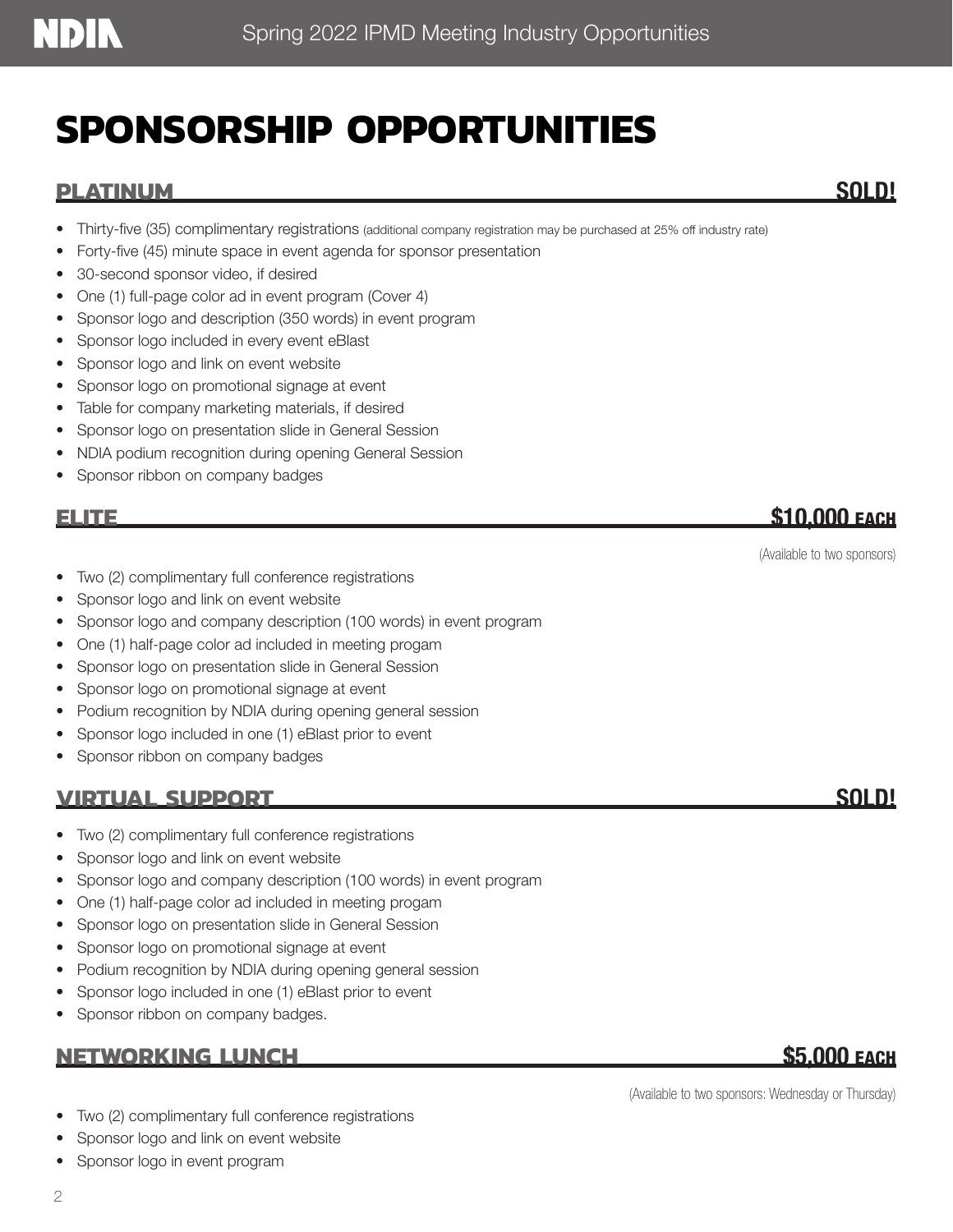- Sponsor logo on presentation slide in General Session
- Sponsor logo on promotional signage at selected Networking Lunch
- Sponsor logo on cocktail napkins to be distributed during selected Networking Lunch\*
- Sponsor logo included one (1) eBlast prior to event
- Sponsor ribbon on company badges

*\*Sponsor is responsible for all materials*

### **NETWORKING RECEPTION** \$4,000 EXCLUSIVE

- One (1) complimentary full conference registration
- Sponsor logo and link on event website
- Sponsor logo on promotional signage at Networking Reception
- Sponsor logo on presentation slide in General Session
- Sponsor logo on cocktail napkins (or similar) to be distributed during Networking Reception\*
- Podium recognition by NDIA during opening general session
- Sponsor logo included in one (1) eBlast prior to event
- Sponsor ribbon on company badges

*\*Sponsor is responsible for all materials*

### **COMMUNITY CONNECTIONS RECEPTION** SOLD!

- One (1) complimentary full conference registration
- Sponsor logo and link on event website
- Sponsor logo on promotional signage at Community Connections Reception
- Sponsor logo on presentation slide in General Session
- Sponsor logo on cocktail napkins (or similar) to be distributed during Networking Reception\*
- Podium recognition by NDIA during opening general session
- Sponsor logo included in one (1) eBlast prior to event
- Sponsor ribbon on company badges

*\*Sponsor is responsible for all materials*

### **AMBASSADOR** \$3,000 EACH

- One (1) complimentary full conference registration
- Sponsor logo and link on event website
- Sponsor logo on presentation slide in General Session
- Sponsor logo promotional signage at event
- Sponsor logo included in conference program
- Sponsor logo on one (1) of the following, distributed at the event:
	- Mini Hand Sanitizer Bottles\*
	- Reusable Face Masks\*
- Podium recognition by NDIA during opening general session
- Sponsor logo included in one (1) eBlast prior to event
- Sponsor ribbon on company badges

(Wednesday, April 13)

### (Tuesday, April 12)

(Available to two sponsors)